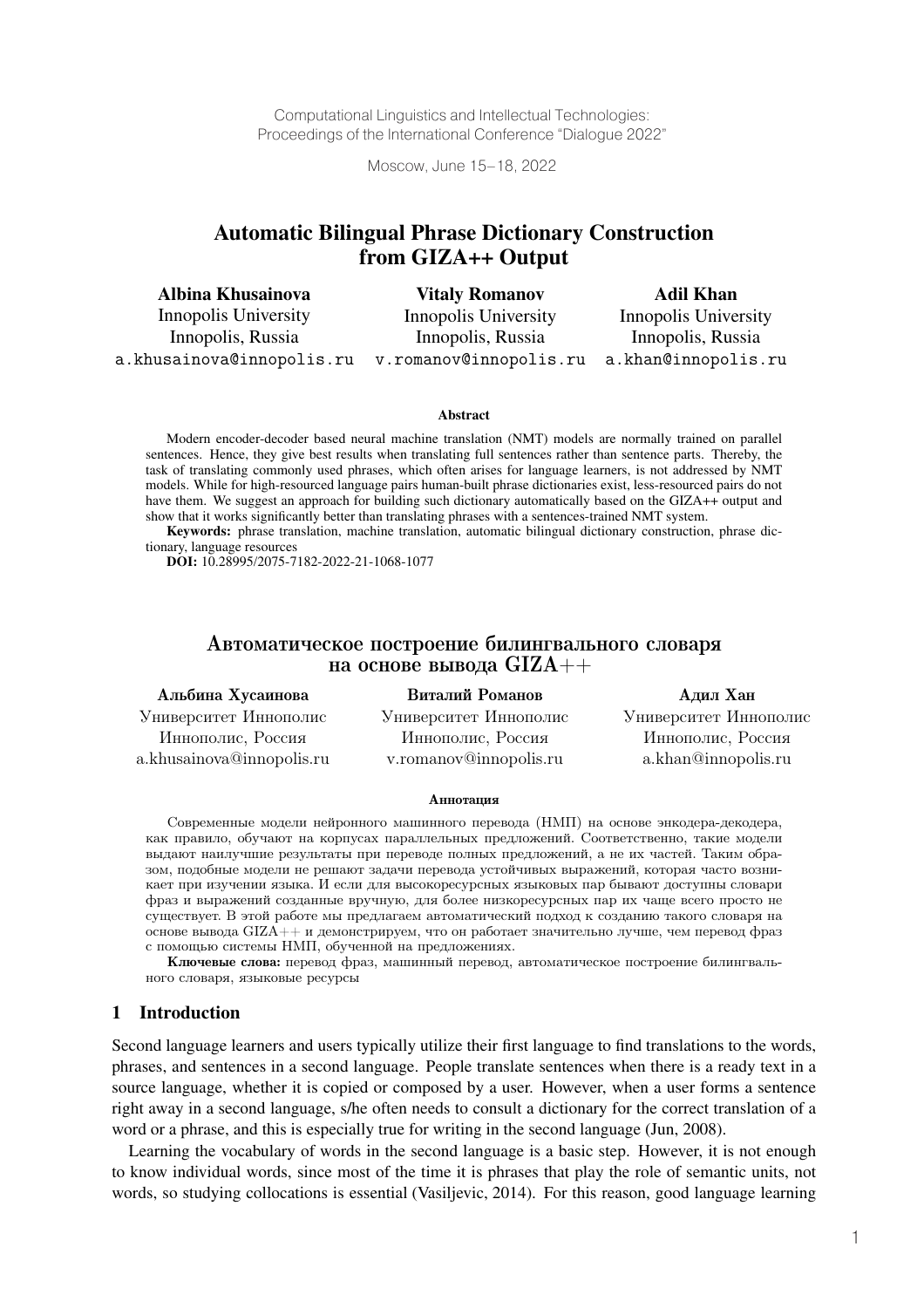tools always teach words and phrases together, so that the user is able to understand and form coherent sentences based on them. Thus, for creating language learning tools it is necessary to have not only word dictionaries but also high-quality phrase dictionaries.

For second language users, on the other hand, the need for phrase dictionaries also arises in many contexts. For instance, when reading texts that contain unfamiliar words or phrases—a good example is e-books that have tooltips with dictionary items. Users might be interested in a phrase translation directly or, if they come across a new word, they might want to know the common collocations of that word together with their translations, which also leads to phrase dictionaries.

Another common use case is writing in a second language. When the idea is being verbalized, a user either immediately recalls the needed words and collocations or, otherwise, has to first translate them from the first language. In the latter case, it is very important to provide the user with a list of possible translations such that s/he can choose the one that carries the intended meaning and best matches the context. Providing such lists is only possible if corresponding language resources (dictionaries) exist.

Word-level translations can usually be found in human-built dictionaries, and sentence translations can typically be obtained using online NMT tools. However, when it comes to phrases, the situation is different. Usually, only rich-resourced language pairs do have good manually constructed bilingual common phrase dictionaries. Still, they are often incomplete, or too narrow, for example, limited to noun phrases. As for the neural translation, models trained on whole sentences often do not provide high-quality output for phrases—it can be simply erroneous or there can be a single translation while actually there exist many equally good alternatives. This is frequently alleviated by incorporating data from existing dictionaries—when a user searches for a common phrase translation, the system switches from neural translation to simple dictionary lookup. However, as already mentioned, such dictionaries often do not exist for many language pairs.

In this work, we suggest a way to construct a bilingual phrase dictionary automatically based on a corpus of parallel texts. We retrieve candidate translations from a phrase table which are built based on the output of the statistical tool GIZA++ (Brown et al., 1993; Och and Ney, 2003) and then filter and sort them using heuristics. As a result, we get a phrase dictionary that can be used as-is or can serve as a basis for a manually constructed dictionary. We examine the resulting dictionary and measure its quality against the golden standard and NMT translation. Finally, we make the constructed Russian-English phrase dictionary available online as a linguistic resource.

## 2 Related work

Phrase translation as a separate task is not presented in the literature. However, there are some, mostly older, works on *collocation translation*. Since the term *collocation* is very related to the term *phrase* as we understand it, we consider the literature on collocation translation to be relevant. The most recent work (Garcia et al., 2019) suggests using word embeddings to find bilingual collocations—first mapping collocation *bases* and then their possible collocates. The limitation of such approach is that it restricts collocation translations to very exact correspondences only, whereas quite often phrases can be more idiomatic. Also, according to their approach, the number of words in a collocation should correspond to the number of words in its translation, which is also often not the case. For example, English phrase 'bring about' can be translated as a single word 'вызывать' (vyzyvat') in Russian.

As for earlier works, Smadja et al. (1996) translate collocations word by word by maximizing Dice coefficient scores between source and target collocations in a parallel corpus. They make an assumption that any source collocation has a unique translation in the target language, which is not very realistic. In a similar manner, Kupiec (1993) separately extracts noun phrases in two languages and maximizes their co-occurrence using a bilingual corpus.

Rivera et al. (2013) assume that collocations in both languages have the same part of speech (POS) structure. Using dictionaries, they find a translation for a *base* word and then search for co-occurring target language collocations with the same POS-structure in the sentences of a parallel corpus. Seretan and Wehrli (2007) employ a similar approach where bilingual dictionaries are used to find *base* translations and syntactic parsing is applied to find corresponding collocations.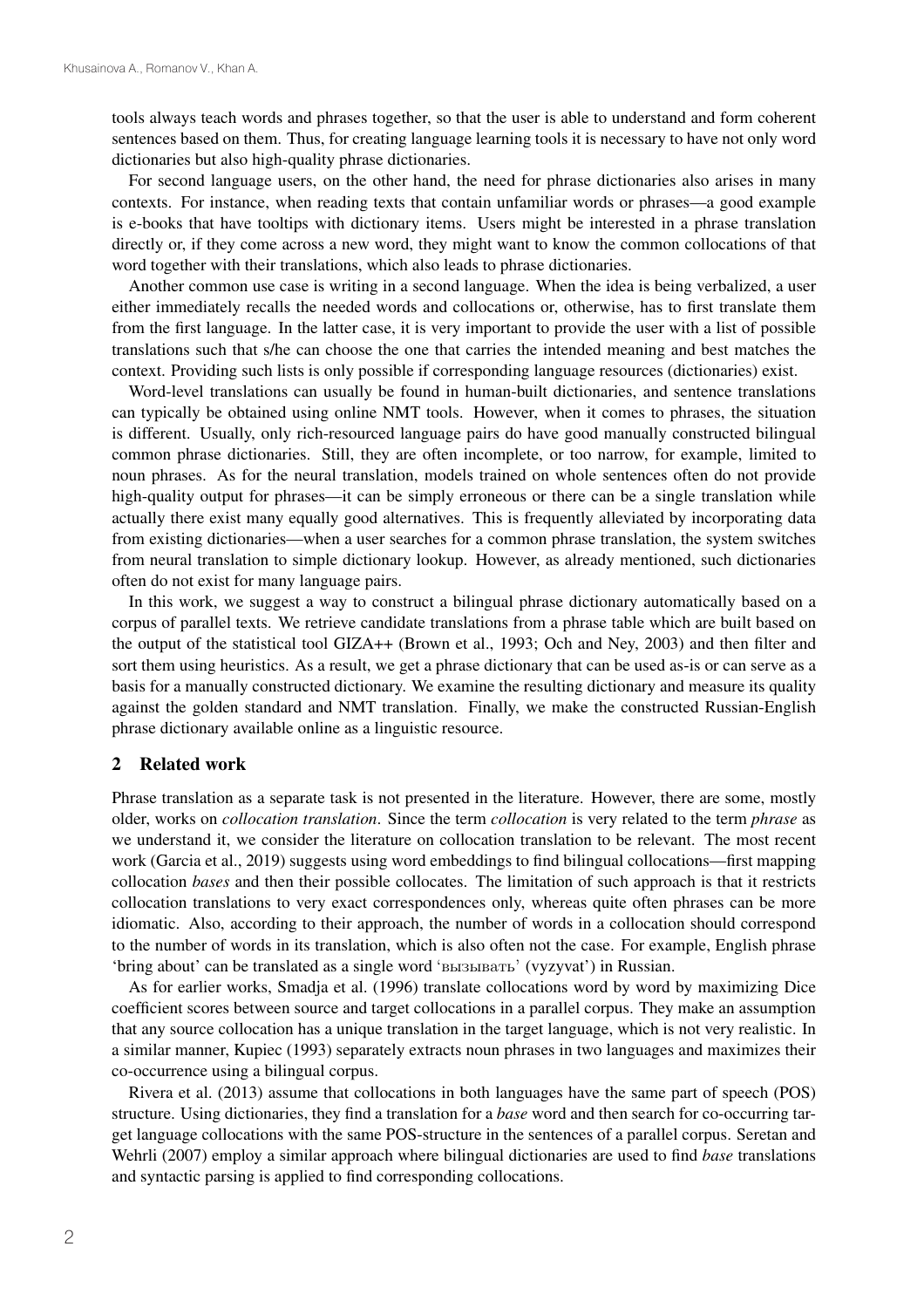In our case, phrases are not in general expected to have the same syntactic or POS-structure. Also, since we do not focus on collocations only, choosing the *base* word might be ambiguous. Hence, we do not consider approaches that match *base* words and rely on syntactic/POS correspondences.

Instead, we are inclined towards methods that find phrase translations using word alignment. One of the strongest statistical tools for aligning words in parallel sentences is GIZA++ (Brown et al., 1993; Och and Ney, 2003). Although the underlying IBM word alignment models were developed decades ago, GIZA++ still cannot be fully outperformed by modern neural methods. Only recently some works (Zenkel et al., 2020; Chen et al., 2020b) which employ neural architectures were able to show some improvements over GIZA++. However, the analysis shows that these improvements are due to better recall but not precision. In our case, precision is more important, since when constructing a dictionary, it is better to have fewer but more accurate results.

When the words are aligned in both source-to-target and target-to-source directions, the resulting alignments are combined using the 'grow-diag' method (Koehn et al., 2005). The phrases are then extracted and aligned based on the *consistency* criteria: "The words in the phrase pair have to be aligned to each other and not to any words outside" (Koehn et al., 2005). As a result, there is a list of phrases with their possible translations, scored by their probabilities. It is called a *phrase table* and it was originally intended to be a part of the statistical machine translation system. Nowadays, statistical machine translation is replaced by neural machine translation, however, this by-product, a phrase table, still proves to be useful.

Works similar to ours which use phrase tables to build/extend bilingual dictionaries include Richardson et al. (2014), Daiga Deksne (2018), and Chen et al. (2020a). The next section describes our approach in full detail.

### 3 Methodology

We aim at constructing a phrase dictionary, and we need to define what we mean by *phrase*. We understand phrase as an n-gram of words that carry some clear meaning, co-occur more often than simply by chance (as collocations), and whose overall meaning may not necessarily be understood from the individual words (as idioms). We need to note that due to the chosen alignment method's restriction, we only consider contiguous phrases.

Usually, when constructing a bilingual dictionary, the first step is to identify the collocations/phrases in the source language. In this work, we do not have this task because we use a ready human-built monolingual specialized dictionary as a source of phrases. Thus, our main interest is to develop a procedure that would provide the highest possible translation quality.

To build a phrase table, we used the Russian-English sub-corpus of CCMatrix dataset (v1) (Schwenk et al., 2021) downloaded from OPUS (Tiedemann, 2012). The size of the sub-corpus is approximately 140 million sentences. We aligned the words in the parallel corpus using GIZA++ with the 'grow-diag-final-and' heuristic. The default configuration of the Moses pipeline<sup>1</sup> (Koehn et al., 2007) was used to produce a phrase table.

The excerpt of the resulting phrase table is given in Figure 1. For any source phrase there is a number of translation candidates along with scores, word alignments, and counts. Let us denote English phrase as  $e$ , and foreign (Russian in our case) phrase as  $f$ . Then three counts are given:

 $count(e)$ , number of times  $e$  was identified as a phrase in a parallel corpus;

 $count(f)$ , number of times f was identified as a phrase in a parallel corpus;

 $count(e, f)$ , number of times phrase  $e$  was translated as phrase  $f$ .

<sup>1</sup> https://www.statmt.org/moses/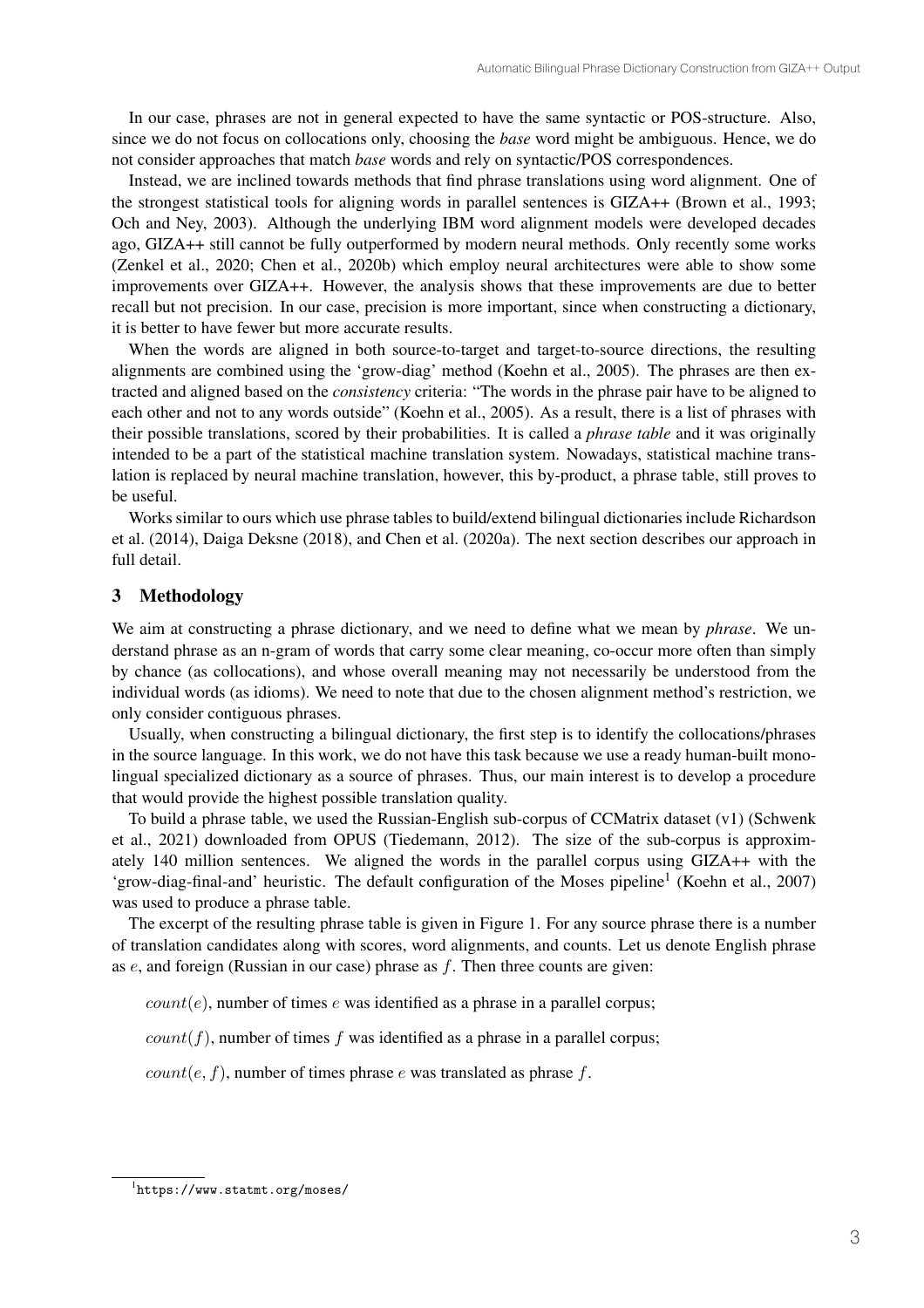| глубокое потрясение     tremendous shock     0.047619 8.59822e-06 0.015625 0.000186502     0-0 1-1     21 64 1               |
|------------------------------------------------------------------------------------------------------------------------------|
| глубокое потрясение     with a     1.27533e-06 1.55e-12 0.015625 1.10545e-05     0-0 1-1     784108 64 1                     |
| государственная облигация     100-year qovernment bond     0.333333 6.33495e-05 0.0714286 3.60143e-09     0-1 1-2     3 14 1 |
| государственная облигация     Government Bond     0.0714286 2.32599e-06 0.142857 0.000145729     0-0 1-1     28 14 2         |
| государственная облигация     Treasury     4.02966e-05 8.58728e-09 0.0714286 0.0008367     0-0 1-0     24816 14 1            |
| государственная облигация     а qovernment bond     0.03125 3.19233e-05 0.142857 0.000790133     0-0 0-1 1-2     64 14 2     |
| государственная облигация     bond of a qovernment     1 3.16849e-05 0.0714286 0.000979174     1-0 1-2 0-3     1 14 1        |
| государственная облигация     qlossary     0.00115075 2.2591e-07 0.0714286 0.000272     0-0 1-0     869 14 1                 |
| государственная облигация     qovernment bond     0.0060241 6.33495e-05 0.285714 0.0360143     0-0 1-1     664 14 4          |
| государственная облигация     qovernment bonds     0.00038956 3.08366e-06 0.142857 0.00244474     0-0 1-1     5134 14 2      |
| государственный гимн     's National Anthem     0.2 0.000361967 0.000897666 5.66319e-06     0-1 1-2     5 1114 1             |
| государственный гимн     's national anthem     0.0793651 0.00217394 0.00448833 0.000149295     0-1 1-2     63 1114 5        |

Figure 1: The excerpt of the phrase table generated from the Russian-English sub-corpus of CCMatrix dataset.

Based on these counts the probability scores are calculated as:

 $p(f|e) = count(e, f) / count(e)$ , inverse phrase translation probability;

 $p(e|f) = count(e, f) / count(f)$ , direct phrase translation probability.

We are interested in  $count(e, f)$  and probabilities  $p(f|e)$ ,  $p(e|f)$ .

### 3.1 Selecting Translations

The process of selecting translations is as follows. We first sort all the candidates by their  $count(e, f)$ , which is the number of times two phrases appear to be translations of each other, and take the top 10 candidates. This is equivalent to sorting by  $p(e|f)$ , since  $count(f)$  is the same number for a given source phrase. We then filter these candidates using thresholds. First, we filter by direct phrase translation probability  $p(e|f)$ , then by inverse phrase translation probability  $p(f|e)$ , and finally by  $count(e, f)$ .

We found out empirically that setting  $p(e|f)$  threshold based on counts leads to better results compared to using a single universal threshold. The threshold for direct phrase translation probability  $p(e|f)$  should be inversely related to  $count(f)$ : the more times a phrase appears in a corpus, the more appropriate translations will be identified and thus their individual probabilities will be lower. With this in mind, we set gradual thresholds for  $p(e|f)$ : from 0.2 for  $count(f) < 50$  down to 0.04 for  $count(f) > 1000$ .

We also set a threshold for  $p(f|e)$  to 0.04 because this helps to filter out the common type of wrong translations: when a phrase is translated as some irrelevant but highly frequent phrase or, more often, word as 'the', 'to', etc. In this case, the probability  $p(e|f)$  can be very high, since the alignment error is systematic, but  $p(f|e)$  is usually near 10e – 5. We set the threshold higher than this to also get rid of translations that are not exactly wrong but rather incomplete, for example: 'inspiration' instead of 'source of inspiration'.

Additionally, we set a threshold for  $count(e, f)$  to 3 since we want any phrase to occur at least 3 times with a given translation.

It might sometimes happen that none of the candidates satisfies these thresholds. In this case, we gradually lower the thresholds such that at each step there is at least one candidate remaining.

The values we select for thresholds are not optimal, but they were chosen based on the analysis of scores and counts of translations for randomly sampled phrases with different counts.

#### 3.2 Post-processing

Finally, when we have a list of translation candidates, we clean it by removing near duplicates. First, we lower-case all candidates. We did not lower-case the corpora before feeding it to GIZA++, so there might be same translations but in different casing, e.g., 'Stock Exchange' and 'stock exchange'. Second, we detokenize the candidates because the output is still Moses-tokenized. Third, we strip (trim) punctuation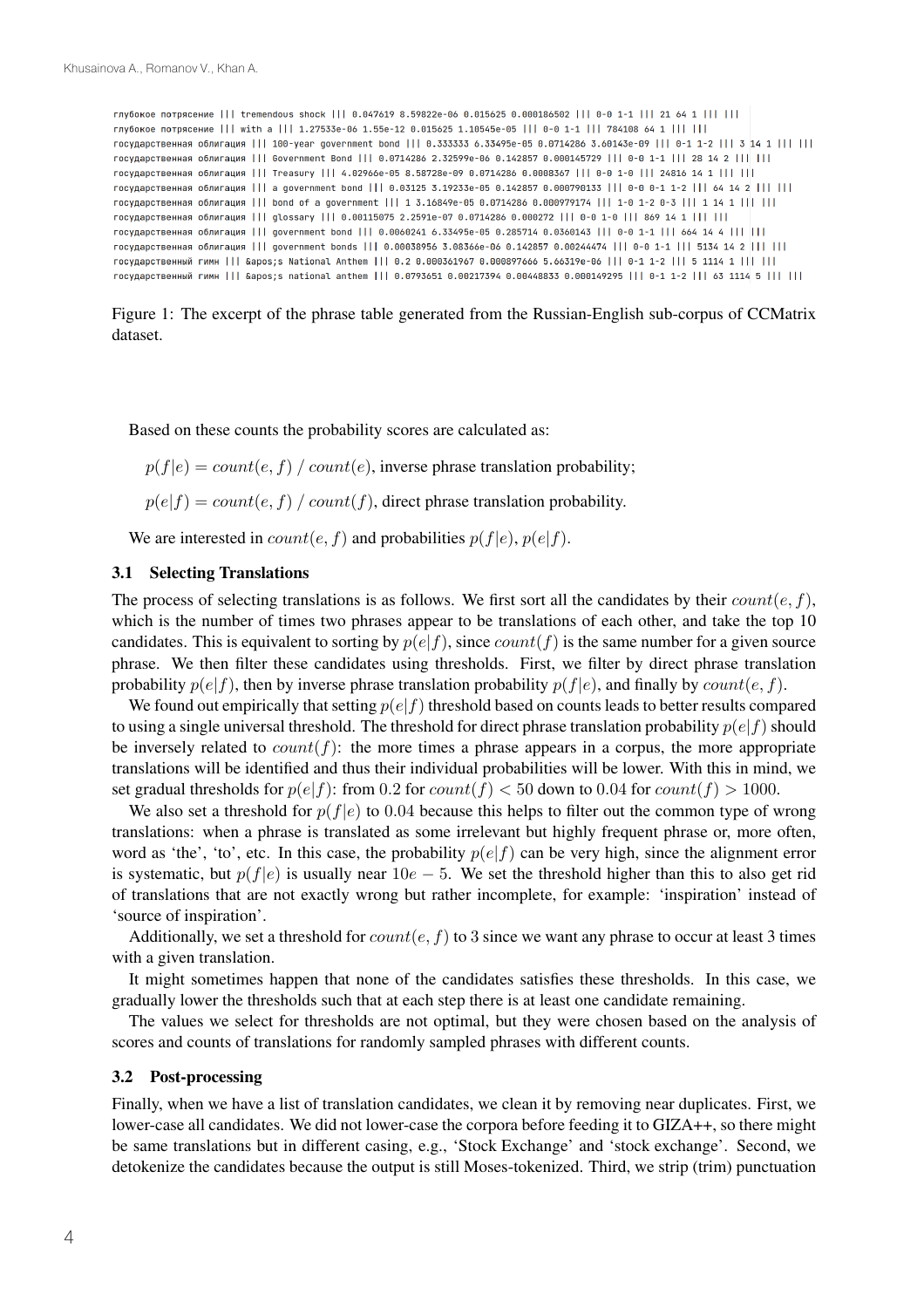from both sides, because very often we can get options like: 'in a sense,' and ', in a sense,'. With lowercasing and stripped punctuation, we can already get rid of some duplicates. The next step is to group same translations which come with different articles ('a', 'an', 'the') and phrases with infinitives that may start with or without 'to' preposition, e.g.: 'to pave the way' and 'pave the way'. After grouping, we choose the one preferred form and remove the others.

As a result, we obtain a refined list of sorted translations—one-two on average for every source phrase.

## 4 Data

We took the manually constructed dictionary<sup>2</sup> of n-gram lexical units from Russian National Corpus as a source of phrases for our bilingual dictionary. Namely, it is a compilation of Russian stable lexical phrases grouped by the functions they perform:

- (1) prepositions (190), e.g.: согласно с (soglasno s) 'in accordance with', во имя (vo imja) 'in the name of';
- (2) adverbs and predicatives (2164), e.g.: в итоге (v itoge) 'ultimately', в двух словах (v dvuh slovah) 'in a nutshell';
- (3) conjunctions and connective words (59), e.g.: а именно (a imenno) 'namely', если бы (esli by) 'if only';
- (4) particles (24), e.g.: едва не (edva ne) 'nearly', как раз (kak raz) 'exactly';
- (5) comment clauses (194), e.g.: без сомнения (bez somnenija) 'undoubtedly', грубо говоря (grubo govorja) 'roughly speaking'.

We manually removed some phrases from the original dictionary, e.g., the ones which are noncontiguous or too rare. The final number of phrases in each group is indicated in brackets.

We also introduce one more golden truth dictionary of Russian-English phrases we built manually to evaluate our approach. We took the first 30 pages of the online Russian-English collocations dictionary<sup>3</sup> as a basis and updated, removed, and added some translations. Mainly, we were replacing some uncommon translations with more common ones and unifying phrase forms. The resulting dictionary consists of various phrase types, including noun phrases ('double agent'), phrasal verbs ('tear apart'), idiomatic expressions ('guinea pig'), comment clauses ('to put it mildly'), etc. Overall, there are 250 entries in the dictionary.

## 5 Results and Analysis

We first evaluate our approach to translating phrases using the golden truth dictionary that we built. Using our methodology, we obtain translations for each source (Russian) phrase in the dictionary if it is found in the phrase table. Out of 250 phrases, 241 were found and 9 were missing. We consider missing phrases as wrong when calculating the overall translation accuracy. We use two evaluation modes: *top1* mode, where only the first (best) translation is assessed, and *any* mode, where a phrase is considered as translated correctly if at least one of its translations matches the reference.

To have a baseline, we translated the same dictionary with a pretrained Russian-English MarianMT neural translation model (Tiedemann and Thottingal, 2020) implemented in Transformers library<sup>4</sup>. This

 $^{2}$ https://ruscorpora.ru/new/obgrams.html

 $^3$ https://audio-class.ru/english-collocations/vocabulary-02.php

<sup>4</sup> https://huggingface.co/docs/transformers/model\_doc/marian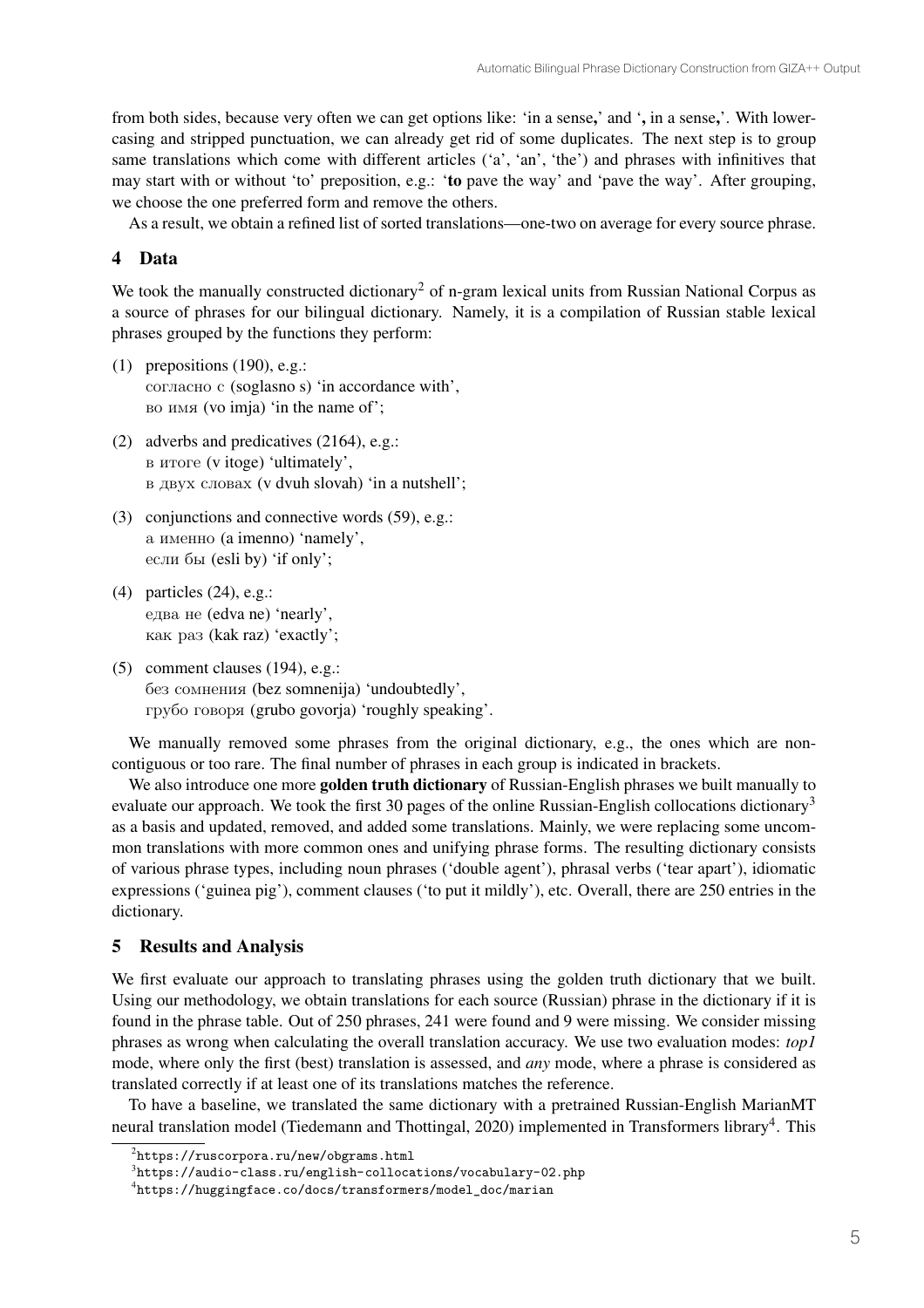| <b>Method</b>     | Accuracy $(\% )$ |
|-------------------|------------------|
| Our, any          | 69.2             |
| Our, <i>top</i> 1 | 62.4             |
| <b>NMT</b>        | 38.4             |

Table 1: Accuracy of phrase translations measured against the golden truth dictionary. *Our* is our phrase table based method and *NMT* is a baseline method where translations are obtained from MarianMT model.

| count(f)    | # phrases | Accuracy $(\% )$ |
|-------------|-----------|------------------|
| < 10        | 12        | 25.1             |
| $10 - 50$   | 26        | 69.2             |
| $50 - 100$  | 15        | 86.6             |
| $100 - 200$ | 24        | 62.5             |
| $200 - 500$ | 29        | 82.7             |
| $500 - 1k$  | 39        | 79.1             |
| 1k - 5k     | 50        | 80.2             |
| $5k - 50k$  | 32        | 56.6             |
| $>$ 50 $k$  | 14        | 78.3             |

Table 2: Accuracy of phrase translations measured against the golden truth dictionary depending on source phrase counts,  $count(f)$ .

model (opus-mt-ru-en<sup>5</sup>) was trained on combined Russian-English datasets from OPUS, where CCMatrix is a major one. The same way as with phrase table candidates, we stripped the punctuation from translations. Here, there is always just one translation for any phrase.

We lower-cased both candidate and reference translations and considered a translation correct if it matches the reference as-is or after being adjusted for articles and prepositions ('a', 'the', 'an', 'to'). To clarify, we regard 'a stray dog'/' the stray dog'/'stray dog' or 'to commit a crime'/'commit a crime' as equivalent translations.

The evaluation results are presented in Table 1. We see that regardless of the mode (*top1*/*any*), translations obtained using phrase table are significantly more accurate than the ones we got plainly translating using MarianMT, and the difference is at least 24%. We suppose the main reason for the low NMT performance is that the model is not trained to translate phrases, instead being trained on full sentences.

If we take a closer look at the results (Table 3), we will see that in the majority of cases we get correct translations (rows 1-4) for different phrase types: noun phrases ('tough stance'), idioms ('scapegoat'), comment clauses ('simply put'), etc. Sometimes there is more than one candidate, and mostly they represent valid alternatives, e.g., 'simply put' and 'in simple terms'.

The next four rows (5-8) in Table 3 showcase translation candidates that are valid although they do not match the reference. The phrases 'at a loss', 'in disbelief' are synonymous with the word 'puzzled' (row 6); and 'in the first place' (row 5) is actually even more accurate translation for the source phrase than the reference is. The last row illustrates the frequent case when the translation candidate differs from the reference by added preposition or article ('a full set of').

Let us now turn to more problematic cases demonstrated in Table 4. The first row shows how the main term ('gist') is being lost during translation. This can be attributed to the low phrase count. The next example (row 2) illustrates the challenging case where the source phrase may have several meanings depending on the context. If we consider the source phrase as complete, then the correct translation will be the reference one, 'one by one'. However, if it is a part of the bigger phrase, e.g. 'по одному поводу'

 $^5$ https://huggingface.co/Helsinki-NLP/opus-mt-ru-en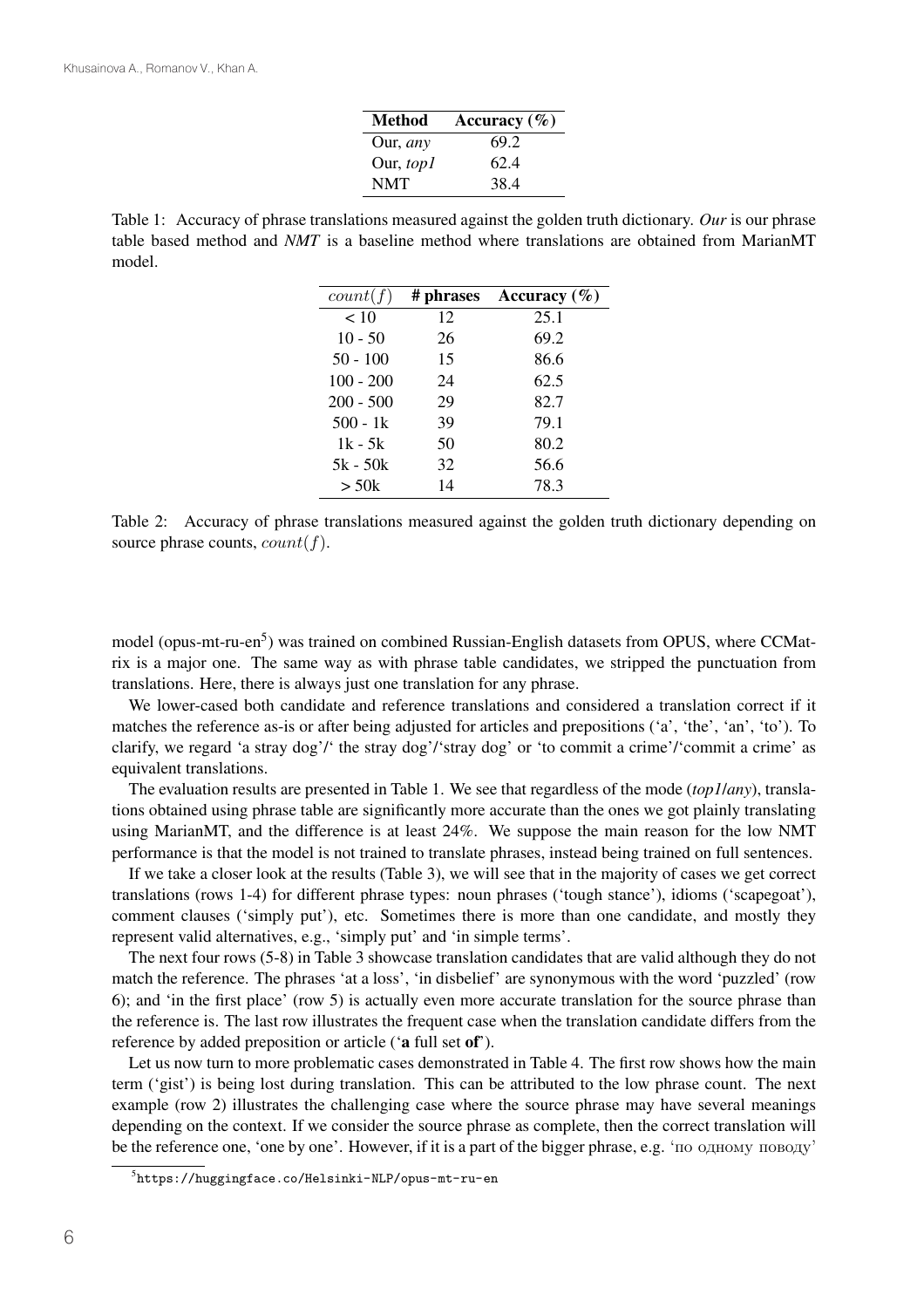|                | Source phrase                          | <b>Candidate translations</b>                                | <b>Reference translation</b> | count(f) | Correct    |
|----------------|----------------------------------------|--------------------------------------------------------------|------------------------------|----------|------------|
|                | в рамках бюджета<br>v ramkah bjudzheta | within budget, on budget,<br>within the budget, under budget | within budget                | 957      | Yes        |
| $\mathcal{D}$  | козёл отпущения<br>kozjol otpushhenija | scapegoat                                                    | scapegoat                    | 31       | <b>Yes</b> |
| 3              | проще говоря<br>proshhe govorja        | simply put, to put it simply,<br>in simple terms             | simply put                   | 9389     | <b>Yes</b> |
| $\overline{4}$ | жёсткая позиция<br>zhjostkaja pozicija | tough stance                                                 | tough stance                 | 49       | Yes        |
| 5              | в первую очередь<br>v pervuju ochered' | primarily, in the first place,<br>first of all               | first and foremost           | 102472   | $+ -$      |
| 6              | в недоумении<br>v nedoumenii           | at a loss, in disbelief                                      | puzzled                      | 1108     | $+ -$      |
| $\tau$         | время от времени<br>vremja ot vremeni  | from time to time, occasionally                              | once in a while              | 36744    | $+ -$      |
| 8              | полный комплект<br>polnyj komplekt     | complete set of, a full set of                               | full set                     | 1473     | $+ -$      |

Table 3: Phrase translation examples for the test dictionary. The candidates are valid, even if they do not match the reference.

|                | Source phrase                              | <b>Candidate translations</b>               | <b>Reference translation</b> | count(f) | Correct        |
|----------------|--------------------------------------------|---------------------------------------------|------------------------------|----------|----------------|
|                | суть рассказа<br>sut' rasskaza             | the story                                   | gist of the story            | 7        | No             |
| $\mathfrak{D}$ | по одному<br>po odnomu                     | on one                                      | one by one                   | 18409    | N <sub>0</sub> |
| 3              | устье реки<br>ust'e reki                   | the mouth of the.<br>the mouth of the river | river mouth                  | 876      | $+ -$          |
| $\overline{4}$ | ни с того ни с сего<br>ni s togo ni s sego | no apparent reason                          | without any rhyme or reason  | 210      | N <sub>0</sub> |
| 5              | аллергия на пыльцу<br>allergija na pyl'cu  | are allergic to pollen                      | pollen allergy               | 119      | $+ -$          |
| 6              | подопытный кролик<br>podopytnyj krolik     | the experimental rabbit                     | guinea pig                   | 9        | N <sub>0</sub> |

Table 4: Phrase translation examples for the test dictionary. The candidates are partially valid or wrong.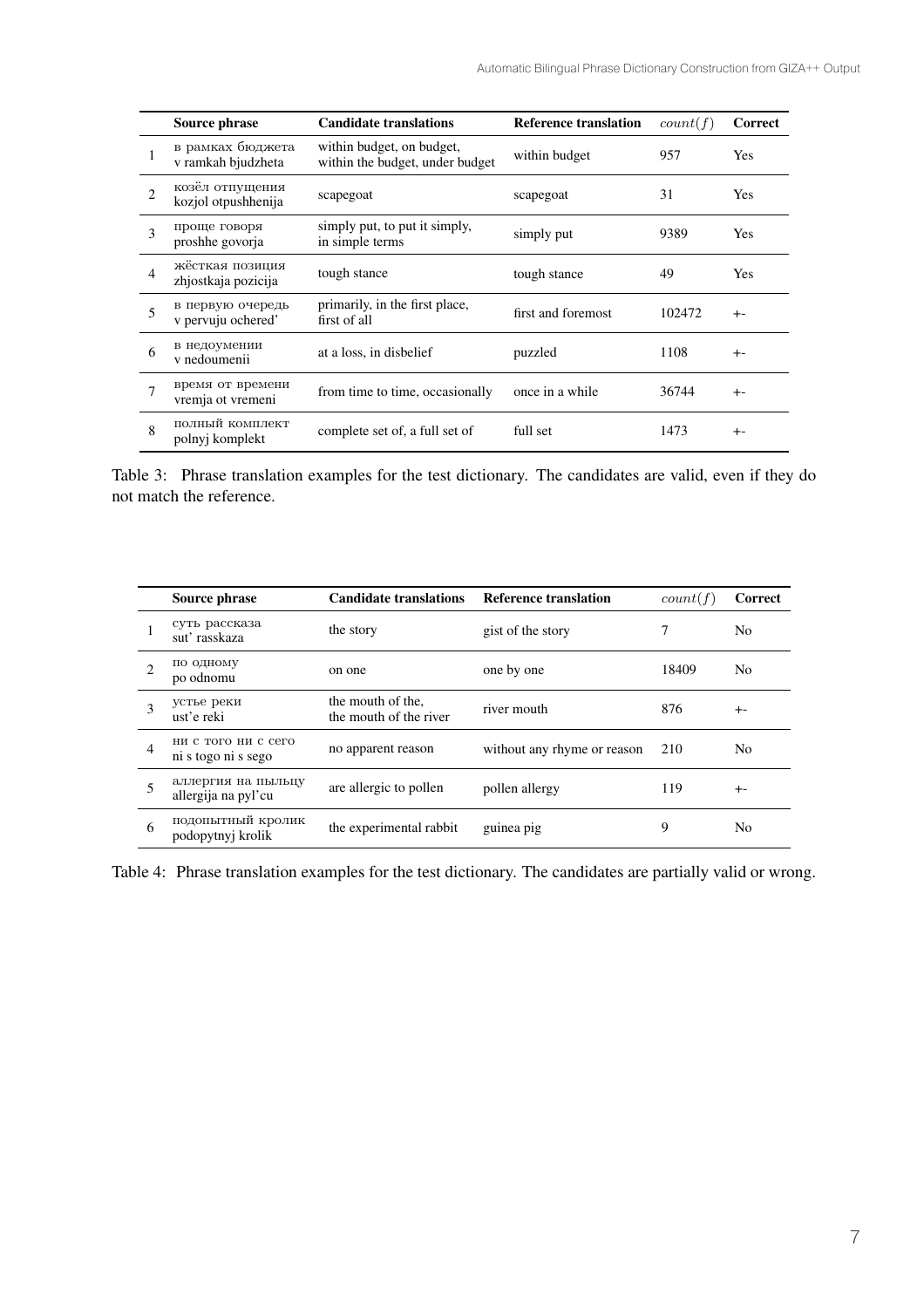(po odnomu povodu) meaning 'on one occasion', then the suggested 'on one' translation is the correct one.

Rows 3 and 4 exemplify the problem of inappropriately trimmed translations: 'the mouth of the' lacks the defining word 'river'; 'no apparent reason' should start with the preposition 'for'. In row 5, 'are allergic to pollen' carries the correct meaning but has a wrong form, whereas 'the experimental rabbit' is an uncommon translation of the Russian phrase that is best translated as 'guinea pig'. The count (9) in the latter case is quite low, though.

Phrase counts for valid translations shown in Table 3 differ from 31 to 102k, yet, there are even less frequent phrases translated correctly, for example, 'turnkey business' with only 9 occurrences. However, if a phrase is very rare, the chances to get a good translation are low. We measured accuracy for phrases with different source counts in Table 2. We see the drastic decrease in accuracy for phrases with  $count(f) < 10$ , which suggests that 10 can be used as a default threshold when automatically constructing a dictionary. It is also interesting to note that the increase in count does not necessarily imply the increase in accuracy.

To sum up, we see many good translations, sometimes with a fair choice of options. Even if translations do not match the reference, they are mostly valid alternatives. Sometimes the translations are strangely trimmed and have an improper form or represent an uncommon translation. With all that, we almost do not observe any completely irrelevant translations after the performed filtering and postprocessing.

Turning to the NMT phrase translations, we see a number of problems. One of them is word-by-word translations of idiomatic expressions: 'single wolf' instead of 'lone wolf', 'beating of infants' instead of 'massacre of the innocents', 'aerial snakes' for 'kite', etc. There are also many sub-optimal translations like 'eastern kitchen' for 'oriental cuisine' and 'artistic literature' for 'fiction' due to the literal translation of the phrases. The other problem is unexpected, lengthy translations: 'i don't know what i'm talking about' for 'pick the nose', 'well, let's just put it that way' for 'simply put', and so forth. Most likely, this happens because the model is trained to produce full sentences. One more important limitation is that the model cannot produce alternative options. Even if beam search with several outputs is used, the variation in translations is quite low.

Let us now focus on the generated bilingual dictionary and assess its overall practical utility. We first note that we set a threshold on  $count(f)$ , the number of times a source phrase appeared in a corpus, following the above analysis. We set this threshold to minimum 10 occurrences. As a result, from 1% to 26% of phrases, depending on the group, were excluded from the final dictionary.

We went through the resulting translations, and we can say that we are mostly satisfied with the resulting quality. The most common problems we noticed are the ones connected to the phrase context, as with 'one by one' example above. Specifically, some phrases, especially if they are short, should have different translations if they are considered a part of a bigger phrase and if they are considered a complete phrase on their own.

Apart from that, we see that very often good alternatives do not survive filtering by thresholds. Obviously, there is a trade-off between recall and precision, and we choose the latter. A potential solution that can lead to the best possible quality is to use this dictionary (and our method in general) as a basis for manual dictionary creation. Such approach saves a tremendous amount of time and effort required for the search of appropriate translations. Even if individual candidates are a bit noisy and strangely trimmed (like 'good as it gets'), they can come as a tip for a dictionary creator pointing to the right translation ('as good as it gets'). This work can be performed by language enthusiasts in a crowd-sourcing manner, for example. In this case, the thresholds should be lowered further such that rare but correct translations do not get omitted. We would like to note that looking at full lists of candidates in a phrase table is not realistic—often there are hundreds of quite irrelevant options.

Another possible improvement is extending the dictionary with parallel sentence examples showcasing a given translation option (highlighting the aligned phrases in a source and target sentences). This can be implemented if the parallel corpus used for phrase table creation is available.

Overall, we evaluate the resulting bilingual Russian-English specialized phrase dictionary as a useful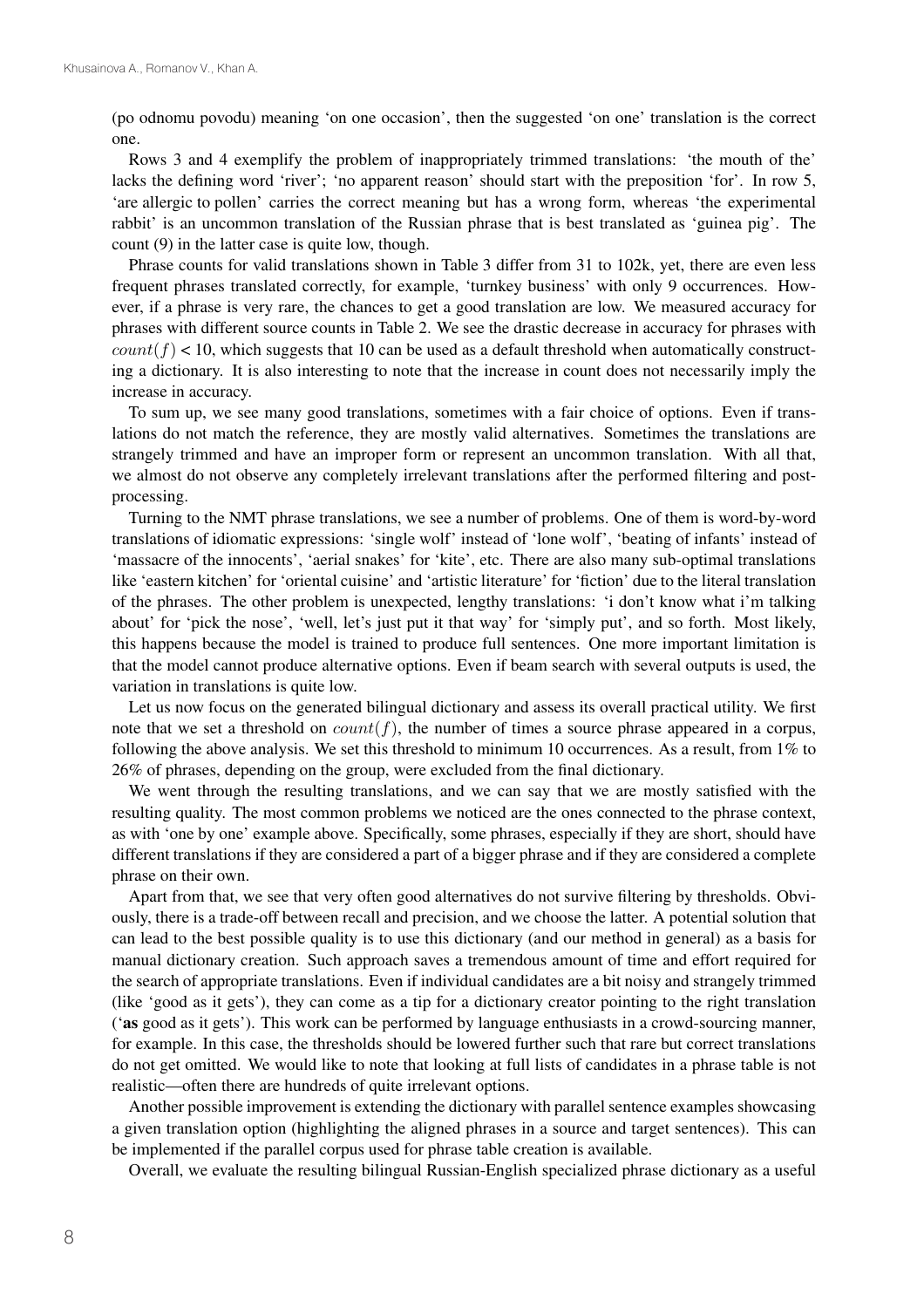resource for those whose first language is Russian and who learn/use English as a second language. Especially, it can be helpful for those who write in English and has a frequent need to translate common introductory, connective, adverbial, and other above-mentioned types of phrases from Russian to English. We note, however, that this dictionary should be used only as a source of translation options, which should be checked elsewhere if a person is unsure, keeping in mind the automatic nature of this language resource. It also can be used by those who work on creating language learning tools and writing assistants as a raw resource for further processing.

As for the approach in general, we believe that despite its simplicity, it is one of the most affordable ways to automatically compile a bilingual phrase dictionary of decent quality. It can be particularly useful in the low-resource setting, where manually created resources do not exist or are incomplete but there is a parallel corpus available. The minimal size requirements for such corpus is, however, an open research question.

To make our study complete, we need to note that although we did not need it in this work, the important aspect of the automatic dictionary creation is the automatic extraction of meaningful phrases/collocations from text corpora. There exist a number of approaches for this task (Pecina, 2005; Bhalla and Klimcikova, 2019) and we think that their choice depends on the type and the purpose of the dictionary one wants to create.

The constructed dictionary in its current form is publicly available at https://github.com/ bilingual-phrase-dict/ru-en.

## 6 Conclusion

This work raises an important issue of phrase translation. We emphasize the need for high-quality phrase translation models for second language learners and users and suggest a simple approach for obtaining phrase translations based on the GIZA++ output. Using this approach, we automatically construct a new Russian-English bilingual phrase dictionary and make it publicly available. We analyze the quality of our approach and highlight its strengths and shortcomings. We also compare it to translating phrases with a state-of-the-art neural machine translation model and show how poor NMT model performs in translating phrases. We see this as a problem and expect that future research will address it by proposing high-quality phrase translation models.

#### References

- Vishal Bhalla and Klara Klimcikova. 2019. Evaluation of automatic collocation extraction methods for language learning. // *Proceedings of the Fourteenth Workshop on Innovative Use of NLP for Building Educational Applications*, P 264–274, Florence, Italy, August. Association for Computational Linguistics.
- Peter F. Brown, Vincent J. Della Pietra, Stephen A. Della Pietra, and Robert L. Mercer. 1993. The mathematics of statistical machine translation: Parameter estimation. *Comput. Linguist.*, 19(2):263–311, jun.
- Yi-Jyun Chen, Ching-Yu Helen Yang, and Jason S. Chang. 2020a. Improving phrase translation based on sentence alignment of Chinese-English parallel corpus. // *Proceedings of the 32nd Conference on Computational Linguistics and Speech Processing (ROCLING 2020)*, P 6–7, Taipei, Taiwan, September. The Association for Computational Linguistics and Chinese Language Processing (ACLCLP).
- Yun Chen, Yang Liu, Guanhua Chen, Xin Jiang, and Qun Liu. 2020b. Accurate word alignment induction from neural machine translation. // *Proceedings of the 2020 Conference on Empirical Methods in Natural Language Processing (EMNLP)*, P 566–576, Online, November. Association for Computational Linguistics.
- Andrejs Veisbergs Daiga Deksne. 2018. A workflow for supplementing a latvian-english dictionary with data from parallel corpora and a reversed english-latvian dictionary. // *Proceedings of the XVIII EURALEX International Congress: Lexicography in Global Contexts*, P 127–135, Ljubljana, Slovenia, jul. Ljubljana University Press, Faculty of Arts.
- Marcos Garcia, Marcos García-Salido, and Margarita Alonso-Ramos. 2019. Towards the automatic construction of a multilingual dictionary of collocations using distributional semantics.